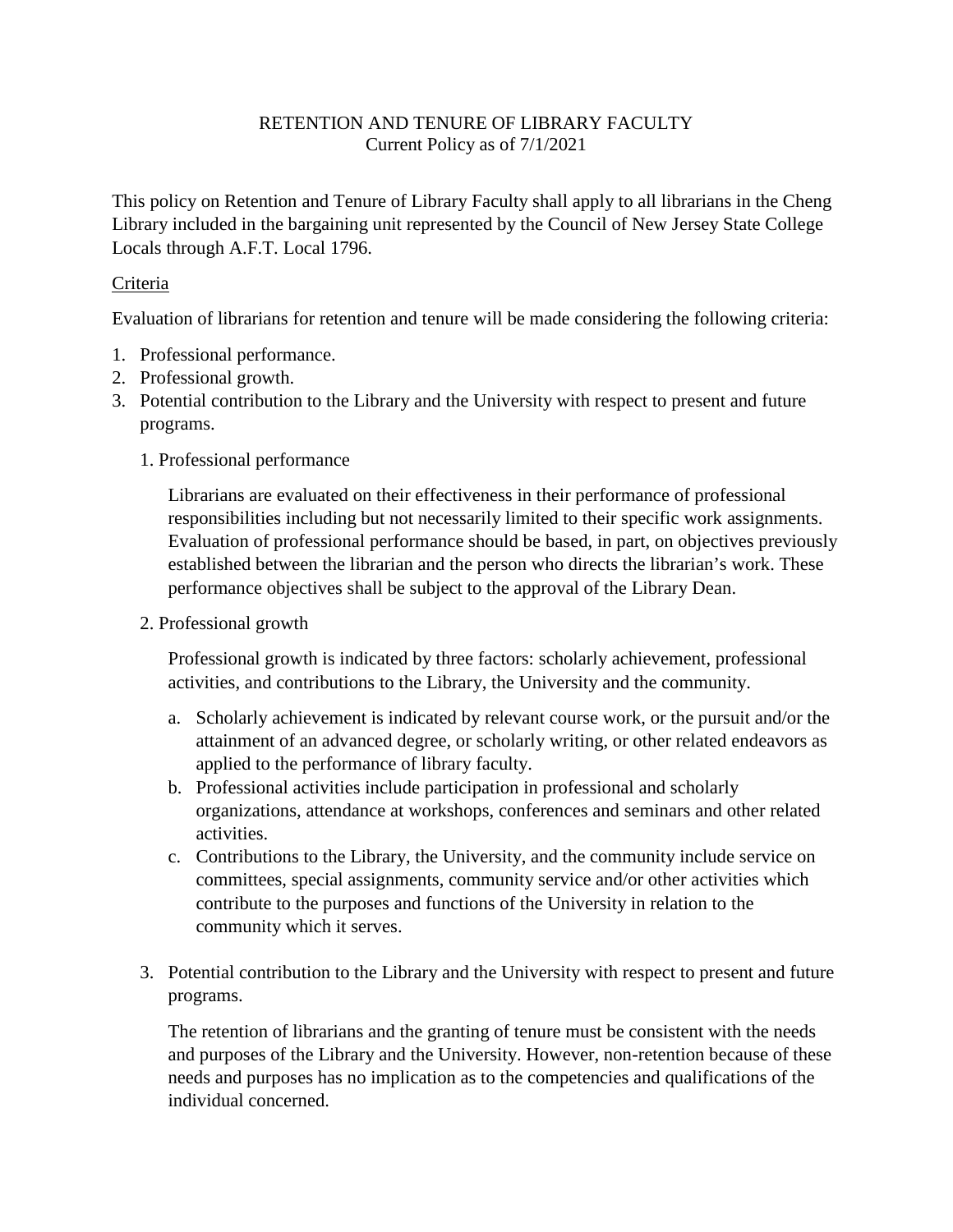### Evaluation Process

The evaluation of librarians for retention and tenure includes evaluation by the Library Retention and Promotion Committee and by the Dean.

### 1. Library Retention and Promotion Committee

The Library Retention and Promotion Committee shall be comprised of five tenured librarians included in the bargaining unit and elected annually. The manner of election of the Committee shall be set forth in the by-laws of the Library consistent with this document, and shall provide for balanced representation within the Library.

#### 2. Guidelines and Procedures

a. Each librarian seeking reappointment will be evaluated in terms of criteria established in the negotiated retention procedures.

b. All comments regarding an individual will be based on direct contact or observation of that individual by members of the Committee only. No outside information from any other member of the staff will be solicited.

c. The Chair of the Committee will send out reminders, at least two months prior to the reappointment dossier submission deadline, notifying librarians seeking reappointment and their supervisors that they should start working on the Professional Service Records, collecting documents, etc. The university will develop timetables to allow librarians seeking reappointment, as well as the Committee and the Dean, for sufficient time to prepare materials, consider and write evaluations, and still allow time for meetings and other problem situations.

d. The job description and performance sections of the Professional Service Record should be developed mutually with unit head to be sure they are accurate and complete.

e. Copies of both the Professional Service Record of previous years and all previous annual evaluations produced by the Committee itself will be available to the Committee until the librarian achieves tenure, to guide it in its deliberations and preserve continuity in its review of each librarian.

f. The Committee will hold an open meeting in August or early September to review the retention process and answer any relevant questions.

g. Ordinarily, librarians seeking reappointment are evaluated solely on work done within the intervals between annual reviews, based on the calendar promulgated by the university. Those who are up for tenure, however, should develop a dossier reflecting their growth from the date of their hiring to the present.

h. Proof of scholarly achievement must be submitted in the form of transcripts, grade reports, copies of articles, texts of speeches, participation in programs, etc.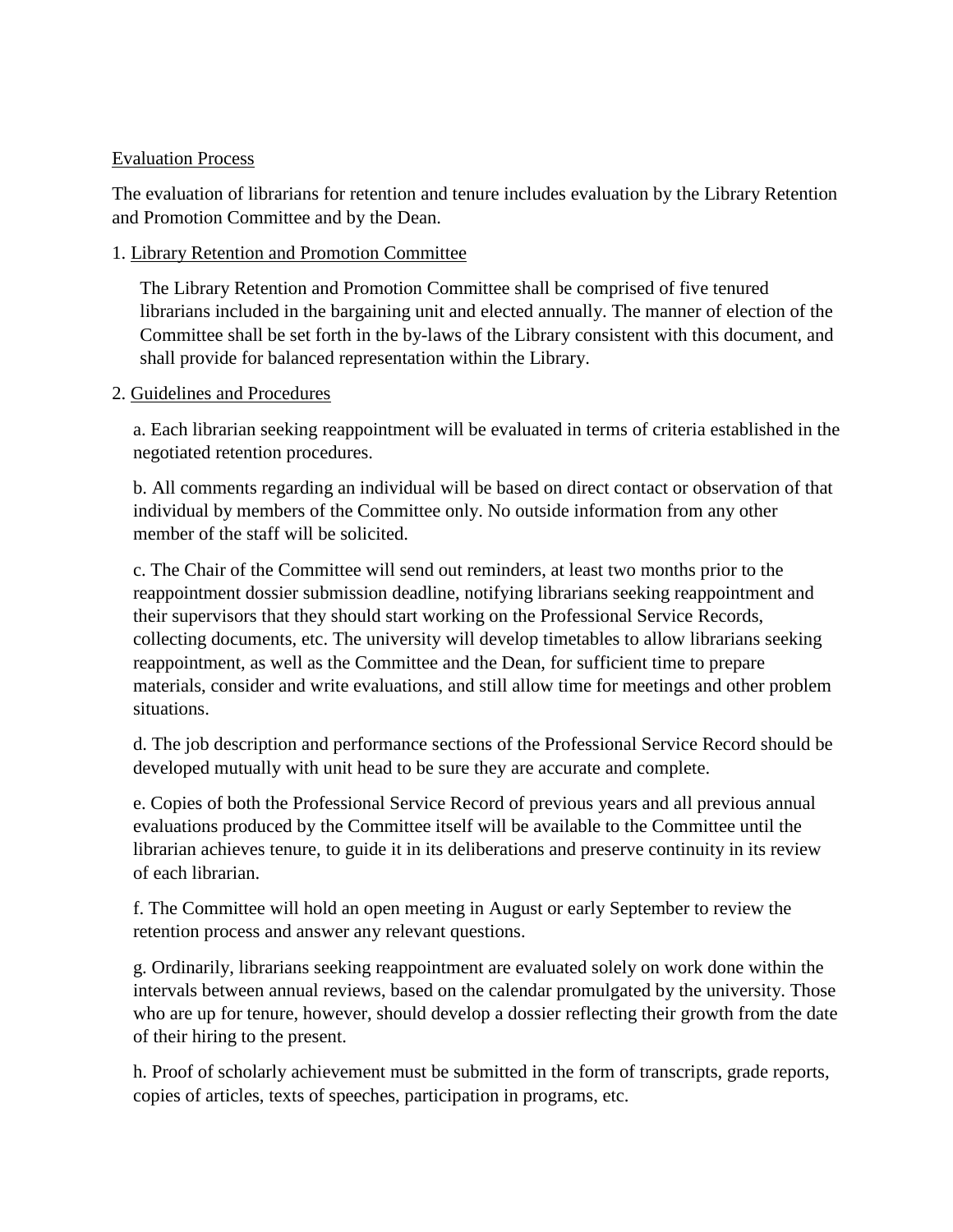i. Librarians seeking reappointment are required to submit a narrative summary along with the Professional Service Record and supporting documentation.

j. All librarians seeking reappointment will have the opportunity to meet with the Committee prior to its deliberations. Librarians seeking reappointment wishing to meet with the Committee will be responsible for notifying the Committee in advance. **If the librarian's unit head is a member of the Committee, the librarian may request that the unit head not be present at this meeting**.

k. The Chair will give the Committee's written recommendation to the librarian for their signature. The recommendation of the Committee shall be final. The librarians being evaluated may respond in a timely fashion to the evaluation entered in the reappointment folder, either by (a) writing a letter of response which addresses stated areas of concern, or (b) meeting with the Committee to address stated areas of concern. Any written response supplied by the librarian shall become part of the reappointment folder as per the policy on retention and promotion.

l. Librarians seeking reappointment may controvert the Committee's judgments or opinions, orally or in writing. The Committee will carefully consider the librarian's presentation, but need not alter its decision. If an error of fact is detected in the Committee's evaluation or in the Dean's evaluation, and the inaccuracy of the statement can be verified, the Committee or the Dean must correct the mistake before the evaluation is sent to the Provost.

m. All recommendations will be based on majority rule, and only one recommendation goes to the Dean as the Committee's recommendation. Should there be an unshakable tie vote within the Committee, both opinions will be presented equally to the Dean and the Provost. In cases where there is divided opinion, the minority may include the minority opinion as part of the Committee's written recommendation if it feels that its positions and concerns are not adequately reflected in the official evaluation, but the majority viewpoint will be the Committee's official recommendation. All members of the Committee will sign the final recommendation.

n. The Committee's and the Dean's evaluations should be clear, concise, direct and specific, and should include examples when appropriate. Any area of concern or suggestions for improvement should be stated unambiguously. If the librarian seeking reappointment is unsure of the intent or meaning of any part of any evaluation, he or she should discuss the situation with the Chair of the Retention and Promotion Committee, with the full Committee or with the Dean, as appropriate.

3. Dean's Review

The Dean shall prepare written recommendation and a summary of the reasons supporting same. This statement shall become a part of the record and the candidate shall have a reasonable opportunity to respond.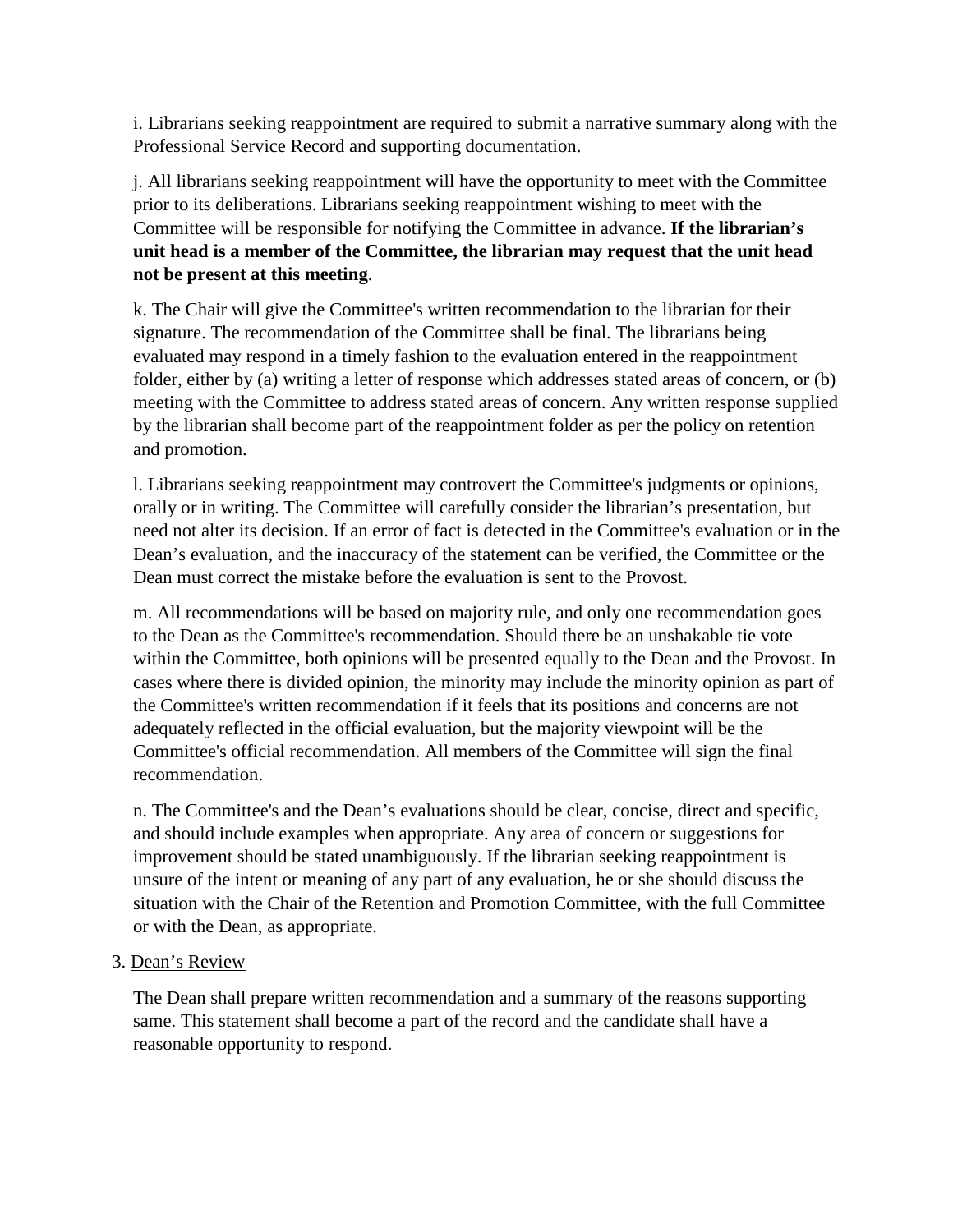#### 4. Presidential Review

If a librarian seeking reappointment has received a negative recommendation, or if it is the intention of the President not to recommend reappointment, the librarian shall be given an opportunity to request an interview with the President. The purpose of this meeting shall be to give the librarian an opportunity to address the performance record. If a librarian requests such an interview, he or she shall have the option to invite other persons from the bargaining unit to attend the meeting. If the option to invite other persons to the meeting is exercised by the librarian, he or she shall so notify the President of this intention. Upon the exercise of such an option by the librarian, the President shall also have the right to include others of his or her choice in the meeting. The purpose of said interview shall be to afford the librarian a personal opportunity to comment on the record and/or to supply additional information prior to the President formulating his or her final recommendation to the Board of Trustees. The last date for requesting such an interview shall be announced.

Any librarian seeking reappointment may submit to the Board of Trustees in writing new evidence or information or argumentation of inadequate consideration. The deadline for providing this information shall be announced.

## Evaluation - Professional Growth

Any librarian seeking reappointment who does not possess the second master's degree must present annually a plan showing the educational program which will result in the second master's degree. Librarians who already have the second master's degree are asked to present a yearly plan showing their plans for professional growth. For all librarians seeking reappointment, it is important to look at all three of the criteria under Professional Growth:

- 1. Scholarly achievement
- 2. Professional activities
- 3. Contributions to the Library, the University, and the Community.

Scholarly achievement is the most important of the three but not to the exclusion of the other two, especially with respect to those who have already earned the second master's degree. Thus, it is possible that any of the three would predominate in a particular instance. But all three are important.

# CRITERIA FOR SCHOLARLY ACHIEVEMENT

## Education

A long-standing policy of the Library and University requires that all librarians earn a second master's degree by the time they are eligible for tenure. Librarians who have earned a second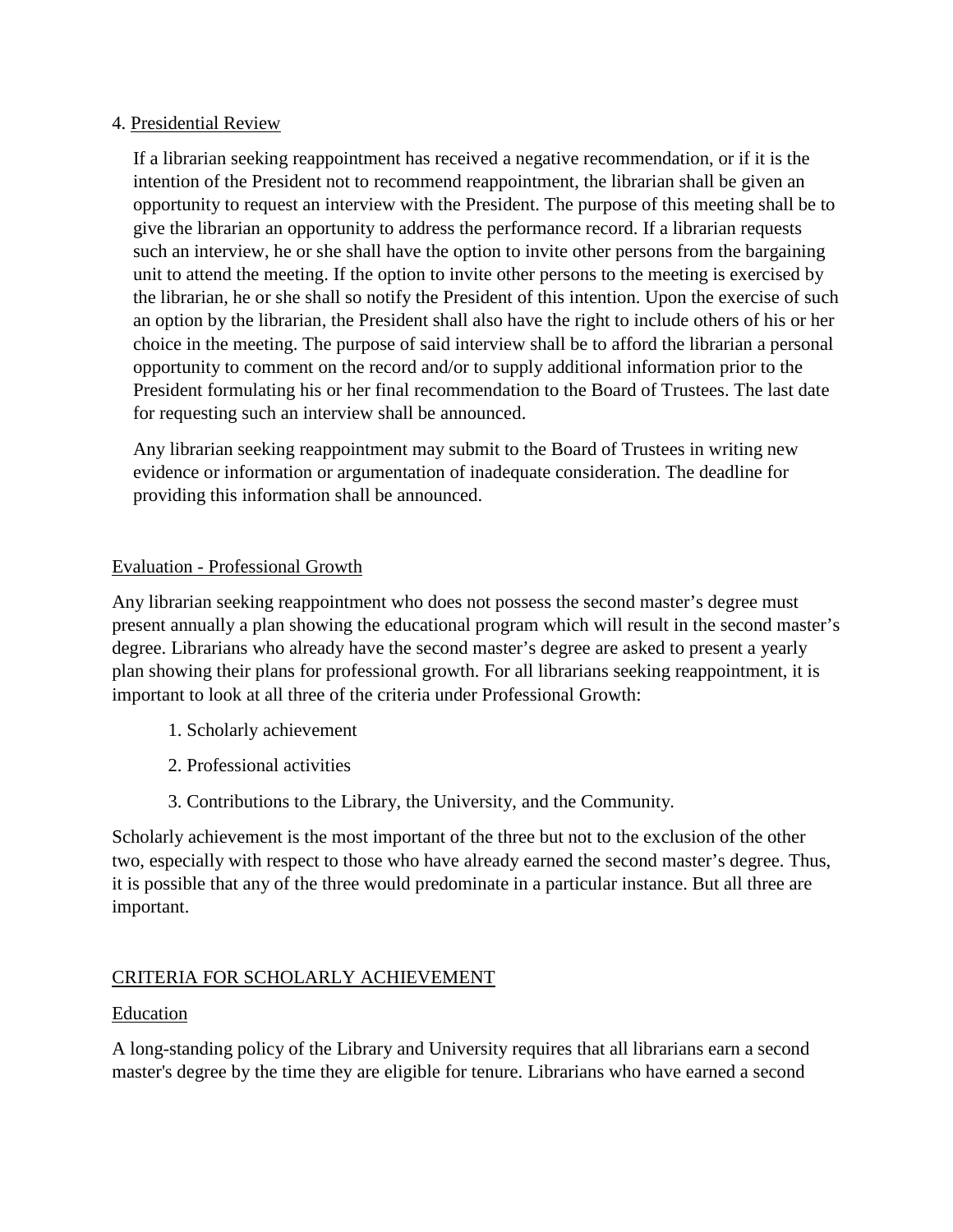master's degree at the time they join the Library are required to show evidence of scholarly achievement each year prior to receiving tenure.

All untenured librarians without the second master's degree must present to the Retention and Promotion Committee an annual plan of their progress toward the second master's degree or their scholarly achievement. This plan must have been approved by their unit head and the Dean. Librarians seeking the second master's degree are strongly advised to complete their program within three years of commencing employment.

## Interpretation of Scholarly Achievement

Guidelines for scholarly achievement are set forth in the WPU Faculty Handbook. The content of publications is not required to be on library-related topics nor are publications limited to journals in the field of library science. The Retention and Promotion Committee and the Dean will evaluate all publications for their merit. It is, however, a longstanding practice in academic libraries that the quality of scholarly works be judged through the peer review process that establishes external validation and academic rigor. Therefore, such works hold greater importance in the review process.

## Research/Scholarly Activity:

It is the position of the university that:

"The distinguishing feature of a college or university is that each member of its faculty is engaged with scholarship and/or creative activities. To be a scholar is to possess the knowledge, skills, talents, and wisdom appropriate to a given field of inquiry. Given that we are primarily a teaching institution, to be a scholar is to put these capabilities into practice within the context of appropriate institutional resources and support. All Universities, including ones dedicated primarily to the education of students, need active scholars. They contribute to the overall intellectual, creative and artistic climate of the institution; serve as exemplars to students and contribute to the solution of theoretical and practical problems. Thus, it is essential that faculty members who are considered for reappointment be evaluated in light of their potential and actual contributions as active scholars, and that faculty members considered for tenure and/or promotion be evaluated in light of their actual contributions as active scholars in relation to university support.

Although one traditional view of scholarship is discipline research which results in the discovery and dissemination of new knowledge or creative activity, multiple accepted forms of scholarly activities are possible. It is this view of scholarship–one that is broad, attentive of institutional and cultural context of faculty work, and aware of the public character of the university–that guides the evaluation of scholarship in the retention/tenure/promotion process.

For example, the Boyer model includes the following:

*The Scholarship of Discovery* - the search for new knowledge, information, theories (the "traditional" view of scholarship).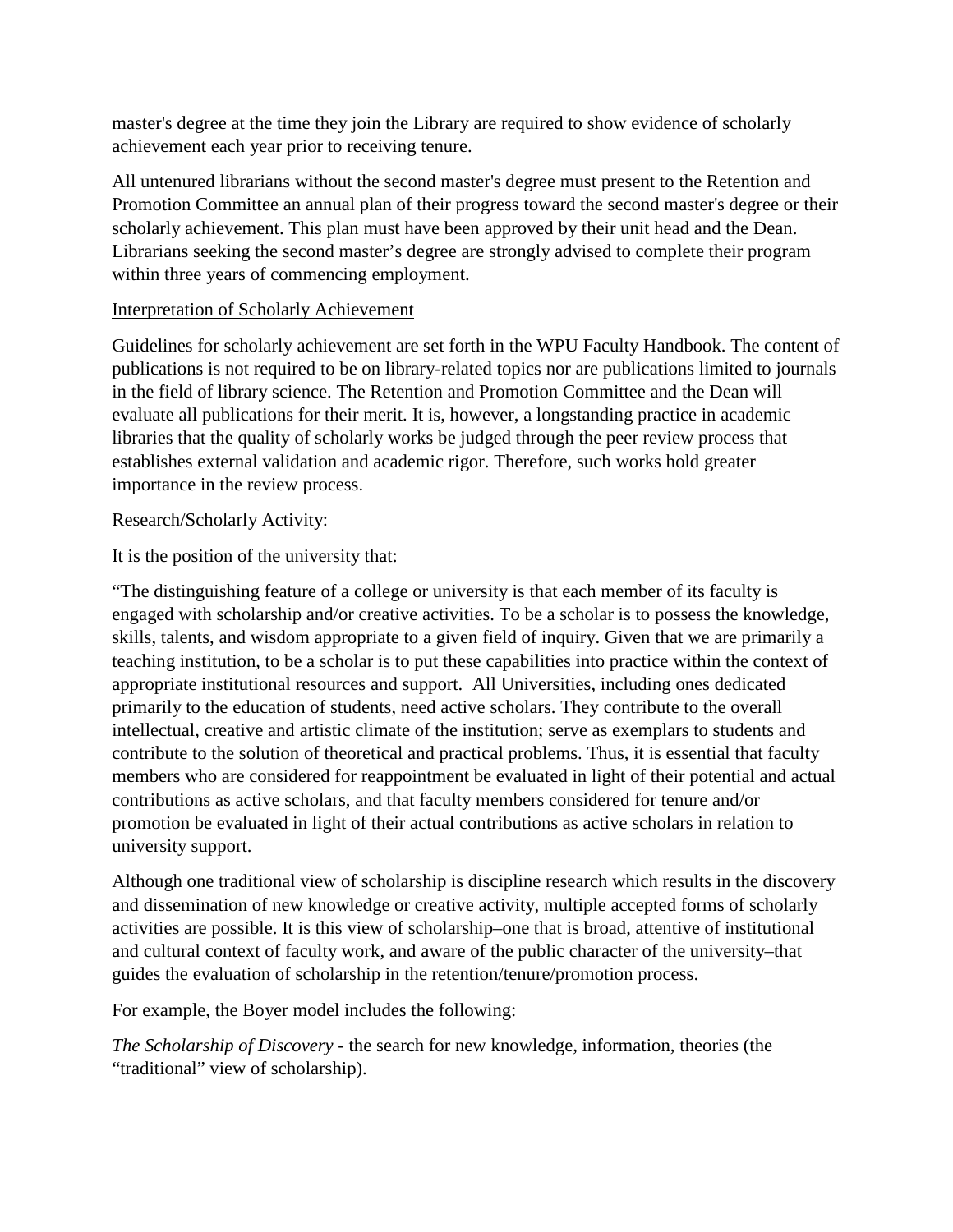*The Scholarship of Integration* - bringing together knowledge across disciplines (such as writing systematic reviews of the literature or engaging in cross-disciplinary initiatives or artistry; analysis of existing knowledge).

*The Scholarship of Application* - applying knowledge to real-world problems; developing white papers or consultant or technical reports.

*The Scholarship of Teaching* – Exploring new teaching and creative pedagogies or application of best practices and publication of the results of that research; testing and evaluating instructional or assessment materials; development of software.

Acknowledging the lacunae in the Boyer model especially with respect to creative work, and the need to view each of the above domains as inclusive of creative work, we also offer the following elaboration:

*The Scholarship of Creation and Interpretation* – the creative fashioning of material into some other coherence (e.g., any form of art, poetry, novel, creative non-fiction), revealing realms of possibility that were not previously present (or were 'implicit in the materials'), imaginatively interpreting an artifact (e.g., a play, a score, a choreography, a naturally or socially existing phenomenon, etc.)

*The Scholarship of Engagement* – the raising of disciplinary or interdisciplinary practice to new levels as theory and research findings are applied in practice settings, tested there, revised, and expanded, thus mutually enhancing research and practice.

For purposes of the retention, tenure and promotion of faculty at WPUNJ, we take Boyer and its modifications above as a guide 'Scholarly activity' therefore refers to documented achievement in the following areas:

*Scholarly Writing and Creative Work.* Scholarly writing typically takes the form of publications based on peer review or other scholarly critical evaluation. In the case of not-yet-published work, evaluation by qualified independent reviewers is necessary. Grant writing, even if the grant proposal is unfunded, is considered to be scholarly writing. Other publications, e.g. popular publications, may be considered scholarly works but must be evaluated in the context of selectivity and prestige of the publication. Creative work typically focuses on the creation and interpretation of works of art, for example in painting, sculpture, music, dance, theatre, film, video, radio, scriptwriting, poetry, fiction-writing, and creative non-fiction, or other art forms and inventions. Independent critical review/acclaim serve as measures of the quality of the creative work. Another measure is the level of selectivity for an exhibit or performance in a certain venue, analogous to the refereeing of scholarly papers.

*Scholarly Presentations.* Normally these take the form of presentations at scholarly and professional meetings but can also include public lectures and performances.

*Applied Scholarship.* Application of scholarly expertise to community and social problems. Includes levels of professional engagement, presentations / performances / productions and activities typical of certain professional fields within academia. Presentation of new scholarship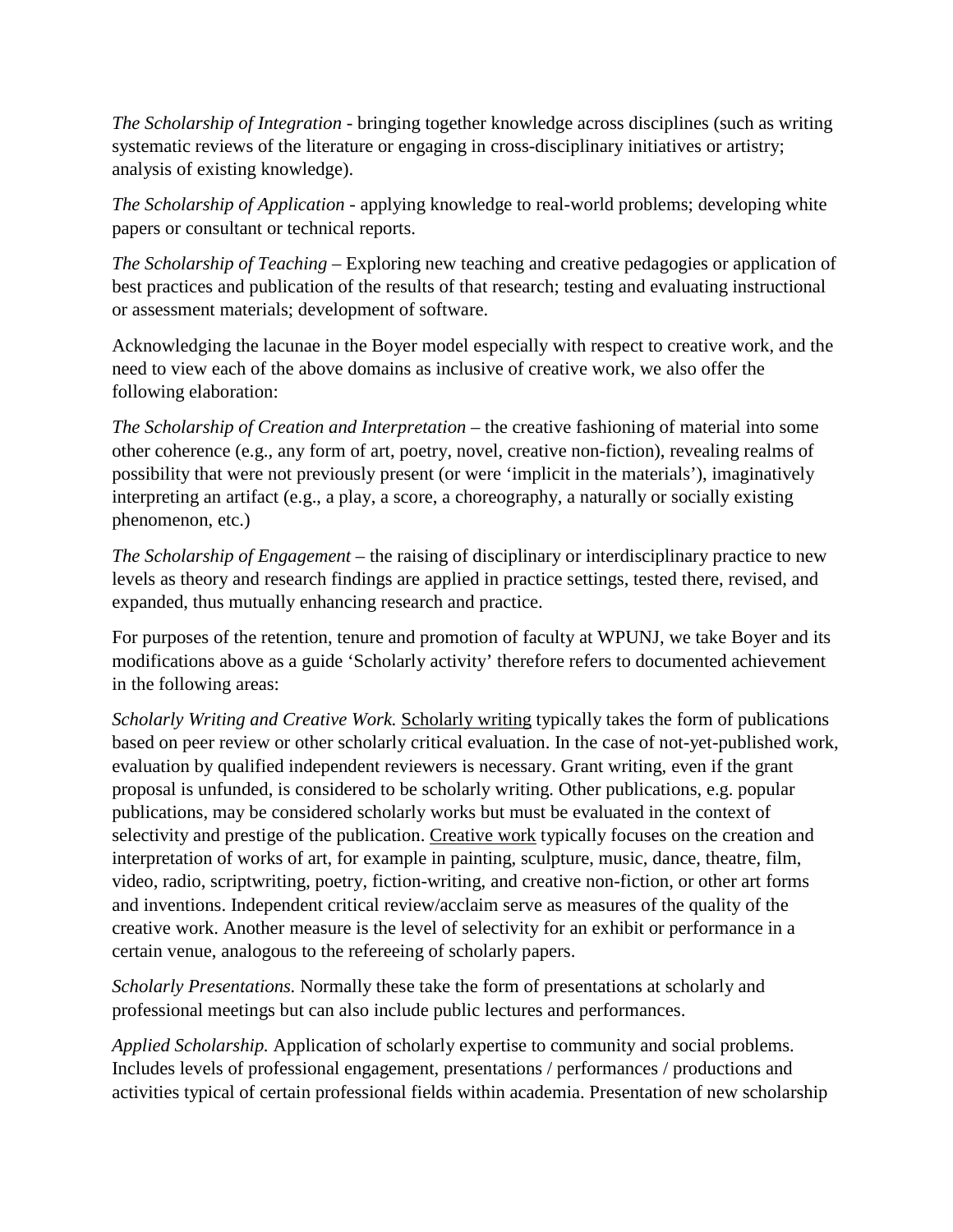on panels, as a keynote presenter or as a judge in a film festival are a few examples of applied scholarship. Dissemination of work that supports expression and scholarship in new media may also be examples of applied scholarship.

*Academic and Professional Mentoring.* The training of undergraduate and graduate students in advanced methodologies specific to the STEM as well as other disciplines (in the social sciences, humanities, education), such as: research methods, laboratory methods, field studies, experimental design, deductive and inductive methods, critical writing, and communication of results. Output may be measured via outcomes such as numbers of students trained or mentored, presentations at local, regional, or national meetings, small grant proposals submitted and/or funded, theses and independent study projects completed, and publications and patents produced by student-faculty collaborations.

*Scholarly Pedagogical materials and techniques*. If the development helps produce a new approach to a traditional field or contributes to the shaping of an emerging field, then the activity involved could be considered scholarly (i.e., the Scholarship of Teaching). In addition, if the activity leads to such results (e.g. the writing of a widely used teaching manual or anthology of readings, or the adoption of a creative production or technique) then it would clearly be a very effective scholarly activity. Researching new pedagogies, applying best practices, the publication / performance / production of the results of that research, or testing and evaluating instructional or assessment materials, or development of software qualify as examples."

## PROFESSIONAL ACTIVITIES

Librarians seeking reappointment should have an active role in committees and organizations outside of the library and the university. In addition, librarians seeking reappointment should look to attend conferences, seminars/webinars, and other professional talks of interest.

Potential activities/venues include:

- Membership in a committee/organization (e.g. an ACRL-NJ committee; a committee in the field of the pre-tenured librarian)
- Being elected or appointed to a committee
- A leadership role (i.e. chair, president) or a committee/organization
- Attendance at local, state, and/or national conferences
- Professional development/certifications

# CONTRIBUTIONS TO LIBRARY, UNIVERSITY, AND COMMUNITY

Librarians seeking reappointment should actively participate in service to the library, university, and community. Potential venues include:

- Volunteering for a role on various library committees
- Election to various library committees, including, but not limited to: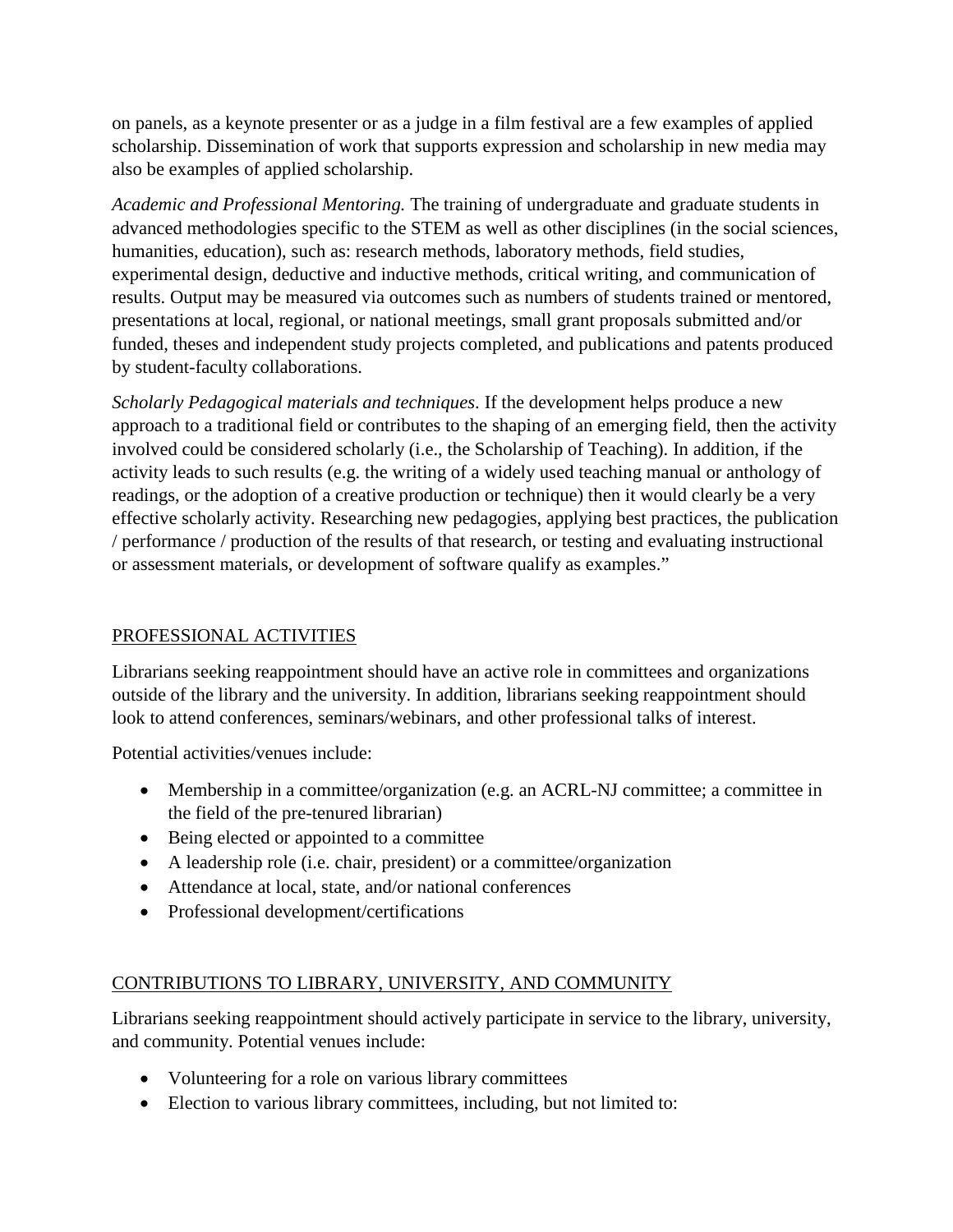- o Library council
- o Library staff development
- o Library orientation
- Election/appointment to Faculty Senate councils
- Election to the Faculty Senate
- Service on additional university committees
- Attendance or participation in university events and presentations
- Service to the community and profession at the local, state, national, and international levels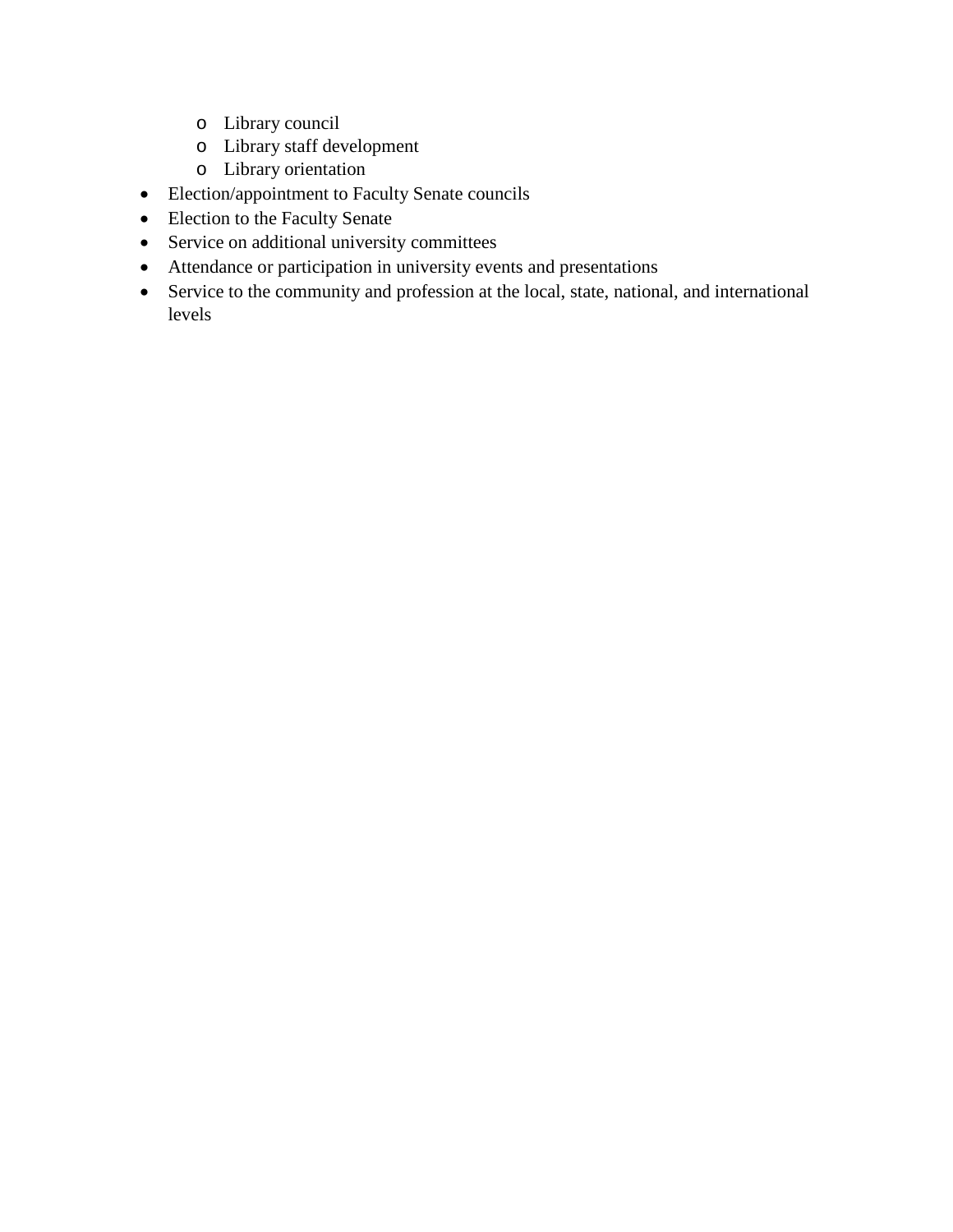## GUIDELINES FOR LIBRARIAN PROMOTION

- 1. A promotion process for Librarians is set forth in Article XVII, State/Union Agreement. Consistent with that article, the President of the University shall announce the availability of promotions in the Library by November 1.
- 2. Librarians who have not yet attained tenure as well as those who have attained tenure shall be eligible to be considered for promotion.
- 3. The applicant's unit head will be a voting member of the Committee.
- 4. Each candidate for promotion will be evaluated in terms of criteria established in the negotiated promotion procedures.
- 5. All comments regarding an individual will be based on direct contact or observation of that individual by members of the Committee only. No outside information from any other member of the staff will be solicited.
- 6. Applicants for promotion are evaluated on professional growth and work done from the date of their hiring or from their last promotion as applicable. It is the applicant's responsibility to submit a professional service record that includes a set of credentials and substantiating documentation from the time of hiring or from the last promotion as applicable.
- 7. The Committee requires librarians to submit a narrative summary or a detailed cover letter along with the Professional Service Record and supporting documentation.
- 8. Criteria for evaluation of candidates is defined in Article XVII, Section B of the State/Union Agreement as encompassing "professional growth" demonstrated since an applicant's last promotion.
- 9. The length of service of a candidate either totally in the University or at the candidate's present rank may be taken into consideration by the Committee in reaching its final recommendation.